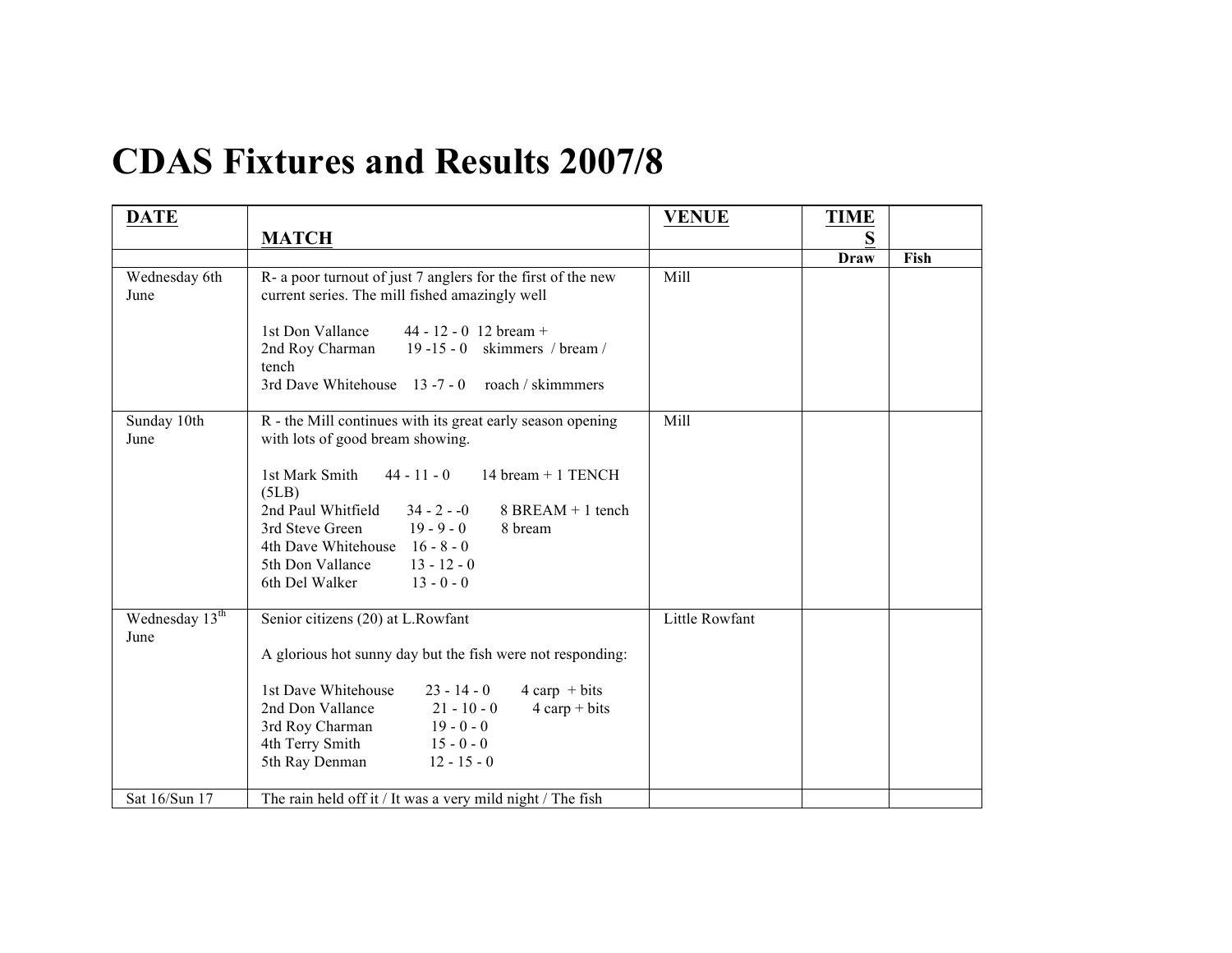| June           |                                                                                     |           |  |
|----------------|-------------------------------------------------------------------------------------|-----------|--|
|                | were very cooperative:, $Result = a$ very close finish                              |           |  |
|                | 1st Mark Smith<br>$\sim$ 26 carp incl one at<br>149 - 14 - 0                        |           |  |
|                | $14 - 14 - 0$                                                                       |           |  |
|                |                                                                                     |           |  |
|                | 2nd Steve Green<br>$147 - 8 - 0$<br>$\sim$ 30 carp                                  |           |  |
|                |                                                                                     |           |  |
|                | $46 - 14 - 0$<br>3rd R Thayre                                                       |           |  |
|                |                                                                                     |           |  |
| Weds 20 June   | Weds senior results at L.Rowfant                                                    | L.Rowfant |  |
|                |                                                                                     |           |  |
|                | Dave Whitehouse<br>$41 - 0 - 0$<br>$7$ carp + bits<br>1st                           |           |  |
|                | Willie Modesch<br>$26 - 7 - 0$<br>2nd                                               |           |  |
|                | Don Vallance<br>$24 - 2 - 0$<br>3rd                                                 |           |  |
|                |                                                                                     |           |  |
| Sunday 24th    | CDAS v Horsham AS Sunday 24th June at L.RA depleted                                 | L.Rowfant |  |
| June           | CDAS (4) despite having 3 in the top 5 could not beat the<br>10 man team of Horsham |           |  |
|                |                                                                                     |           |  |
|                | Result: Horsham AS 105 - 14 - 0 beat CDAS 55 -14 - 0                                |           |  |
|                |                                                                                     |           |  |
|                | Individuals                                                                         |           |  |
|                |                                                                                     |           |  |
|                | 1st K Hayes (H)<br>$43 - 3 - 0$<br>12 carp                                          |           |  |
|                | 2nd Dave Whitehouse (C)<br>$18 - 1 - 0$<br>$2 \text{ carp} + \text{bits}$           |           |  |
|                | $17 - 6 - 0$<br>3rd J Hayes (H)                                                     |           |  |
|                | 4th Al Turner (C)<br>$16 - 2 - 0$                                                   |           |  |
|                | 5th Adrian Westgate (C)<br>$14 - 4 - 0$                                             |           |  |
|                |                                                                                     |           |  |
| Weds 27th June | The Mill continues to provide excellent sport with the                              | Mill      |  |
|                | bream and tench showing in good numbers                                             |           |  |
|                |                                                                                     |           |  |
|                | 1st Dave Whitehouse 38-3-0<br>$4 \text{ tench} + 5 \text{ bream} +$<br>roach/rudd   |           |  |
|                |                                                                                     |           |  |
|                | 2nd Don Vallance<br>$22 - 5 - 0$<br>Breams $+$                                      |           |  |
|                | roach/rudd                                                                          |           |  |
|                |                                                                                     |           |  |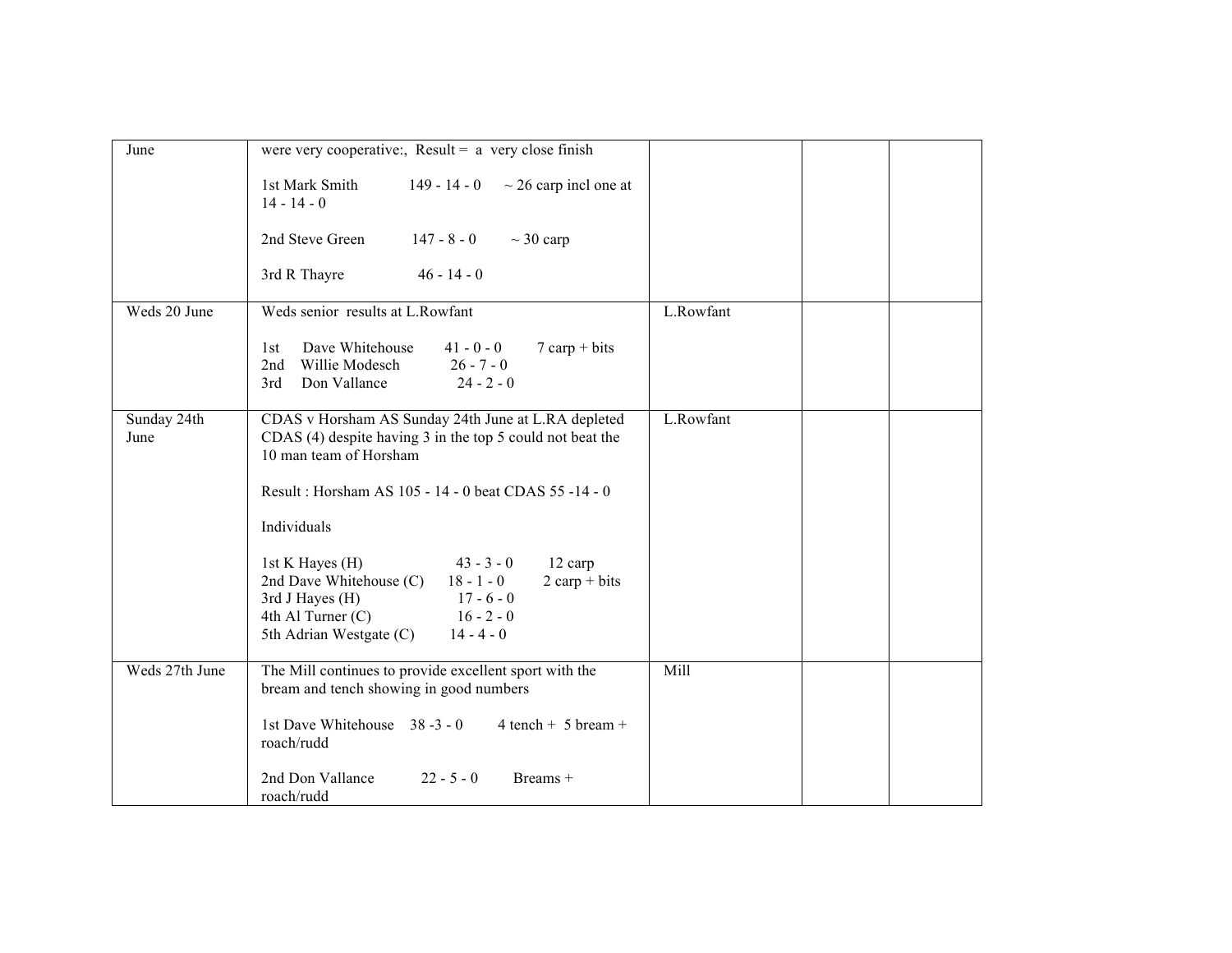| Sunday 1 July              | Hassocks v CDAS<br>Only 2 CDAS made the trip to Hassocks.<br>Steve Green (CDAS) made 2nd individual with 22lb 10<br>oz against the top weight of 23lb 6oz.                                                                                                                                                                                                   | Hassocks     |
|----------------------------|--------------------------------------------------------------------------------------------------------------------------------------------------------------------------------------------------------------------------------------------------------------------------------------------------------------------------------------------------------------|--------------|
| Weds 4 <sup>th</sup> July  | A good turnout for this one and despite the rain and wind of<br>the past week the Road and Third lakes fished very well<br>1st Roy Charman<br>$34 - 12 - 0$<br>incl a carp of 10 lb<br>2nd Don Vallance<br>$28 - 5 - 0$<br>Bruce heath<br>$16 - 11 - 0$<br>3rd<br>4th Dave whitehouse<br>$13 - 3 - 0$<br>5th Al Turner<br>$10 - 14 - 0$                      | L.Rowfant    |
| Weds 11 <sup>th</sup> July | Another double figure turnout by the seniors asnd some<br>good fishing on the Wilderness<br>Willi Modesch<br>$22 - 11 - 0$<br>1st<br>3 carp<br>Bruce heath<br>$16 - 14 - 0$<br>incl a carp of 11<br>2nd<br>lb<br>3rd<br>Dave Whitehouse<br>$13 - 3 - 0$<br>$1$ carp +<br>skimmers<br>Don Vallance<br>$9 - 0 - 0$<br>4th<br>Roy Charman<br>$8 - 0 - 0$<br>5th | Wilderness   |
| Weds 18 <sup>th</sup> July | Another good turnout for this one at the Mill<br>1st Al Turner 23-8-0 mixture of bream (to 3lb $0 +$<br>skimmers<br>2nd Don Vallance 16-7-0 mixture of bream+skimmers +<br>roach<br>3rd Willi Modesch 14-13-0 a great mirror carp of $\sim$ 14<br><sup>1</sup>                                                                                               | Rowfant Mill |
| Sun $22nd$ July            | A poor turn out for this one but the absentees missed the                                                                                                                                                                                                                                                                                                    | Rowfant Mill |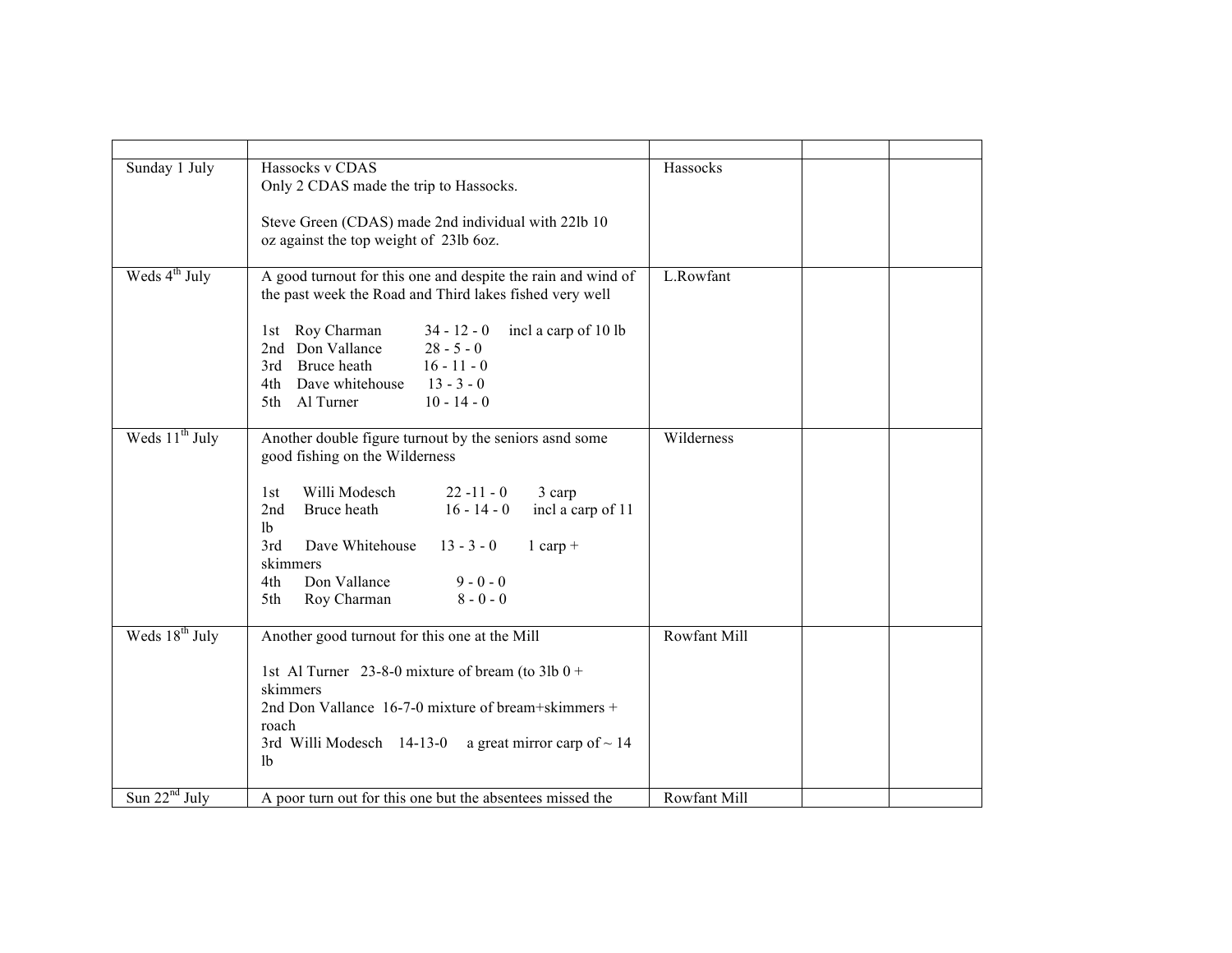|                 | Mill fishing its head off with Mark Smith led the way from<br>the others with a magnificent bag of 7 tench and $\sim$ 20<br>bream giving a total of $100 - 5 - 0$                                                                                                                                                                                                                                              |            |  |
|-----------------|----------------------------------------------------------------------------------------------------------------------------------------------------------------------------------------------------------------------------------------------------------------------------------------------------------------------------------------------------------------------------------------------------------------|------------|--|
| Weds 25 July    | Senior citizens - another good turnout<br>1st. Don vallance<br>$20 - 9 - 0$<br>2nd. Dave Whitehouse<br>$19 - 14 - 0$<br>3rd. Al Turner<br>$15 - 14 - 0$<br>4th. Willi Modesch<br>$11 - 14 - 0$                                                                                                                                                                                                                 | L.Rowfant  |  |
| Sun $29th$ July | Due to a mix - up the S Vallance memorial was held over<br>and an replaced by an impromptu sweepstake held on the<br>Wilderness with a good turnout<br>1st Les Eggleton<br>$26 - 1 - 0$ carp + skimmers<br>2nd Al Turner<br>$20 - 9 - 0$<br>Kevin macInt<br>$18 - 0 - 0$<br>3rd                                                                                                                                | Wilderness |  |
| Weds 1/8/07     | Seniors: Another good turnout, a fine day and some<br>reasonable fishing on the Wilderness<br>Roy Charman<br>$19 - 6 - 0$<br>4 carp<br>1st<br>2nd Dave Whitehouse $17 - 10 - 0$ 2 carp + skimmers<br>3rd<br>Al Turner<br>$15 - 1 - 0$<br>3 carp                                                                                                                                                                | Wilderness |  |
| Sunday 5/8/07   | R - the Mill continues to show its early season good form<br>with tench and bream<br>Al Turner<br>$38 - 0 - 0$ 6 tench + bream + bits<br>1st.<br>2nd Dave Whitehouse $26 - 7 - 0$ 2 tench + bream<br>3rd Paul Capper<br>$18 - 5 - 0$ just 1 bream + an<br>escellent bag of skimmers / roach / rudd<br>4th Del Walker<br>$15 - 5 - 0$<br>5th Mark Smith<br>13 - 12 - 0 a fine carp of $8LB + 2$<br>Bream + bits | Mill       |  |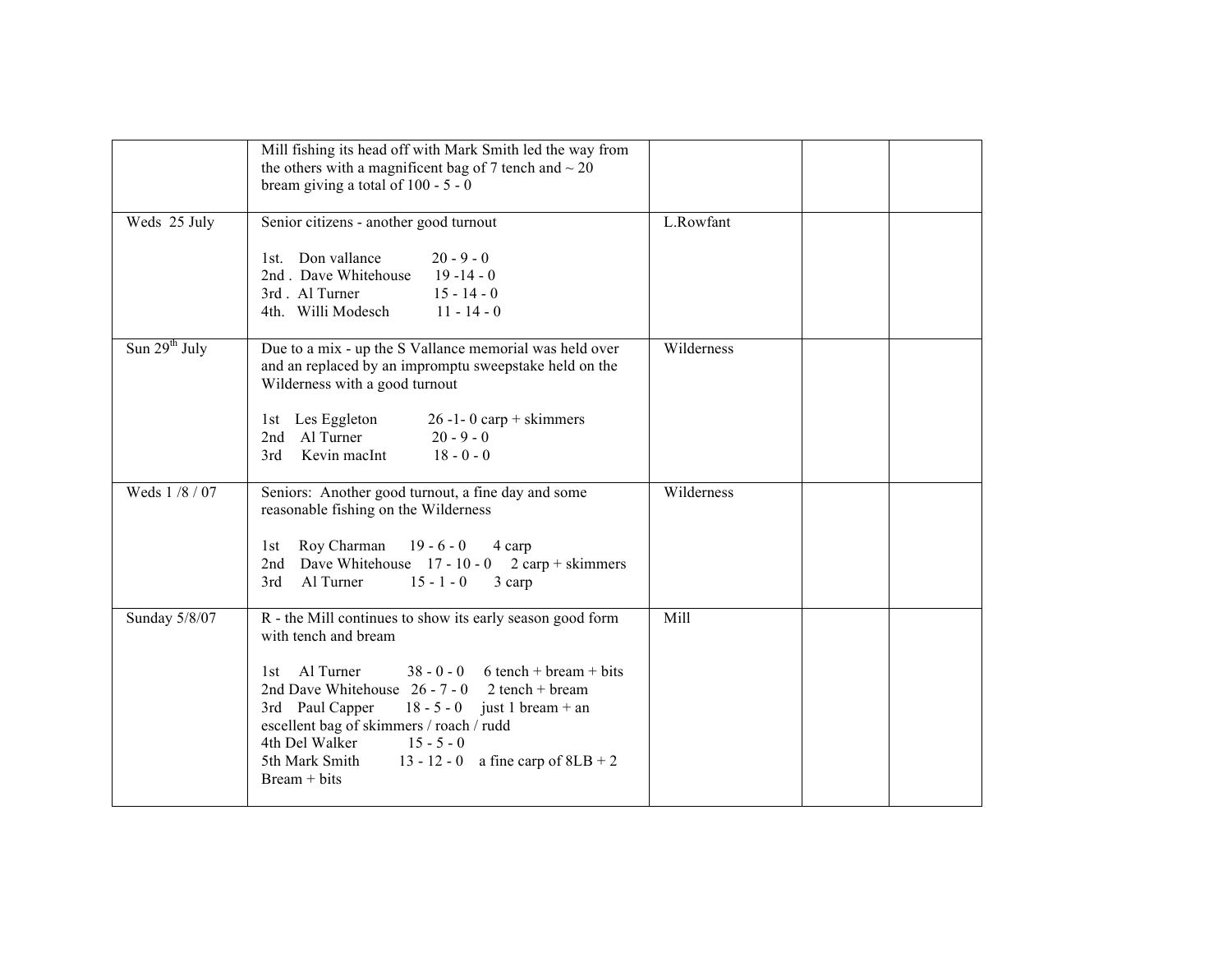| Weds $8^{th}$ Aug    | Seniors at the Mill<br>Another good turnout as the Mill continues to provide<br>excellent fishing                                                                                                                                                                                   | Mill      |  |
|----------------------|-------------------------------------------------------------------------------------------------------------------------------------------------------------------------------------------------------------------------------------------------------------------------------------|-----------|--|
|                      | 1st Al Turner<br>$22 - 14 - 0$ 1 tench + bream /<br>skimmers<br>2nd Dave Whitehouse<br>$15 - 14 - 0$ bream + skimmers<br>3rd Don Vallance<br>11 -12 - 0 1 bream + a good<br>mixed bag of small fish<br>$9 - 10 - 0$ 3 bream<br>4th Willi Modesch<br>5th Bruce Heath<br>$5 - 14 - 0$ |           |  |
| Sun $12^{th}$ Aug    | Crawley v CDAS at Tilgate<br>$1st$ Steve Green CDAS 14 12 - 0<br>7 Bream<br>$2nd$ ANO (Crawley) 6 - 6 - 0<br>$3rd$ Ken Hulf (CDAS)<br>$6 - 0 - 0$<br>Overall: Crawley AS 23 - 14 - 0 (8 anglers) beat CDAS<br>$22 - 14 - 0$ (6 anglers).                                            | Tilgate   |  |
| Weds $15th$ Aug      | SENIORS 15/8/07 AT L ROWFANT THE LAKES<br>CONTINUE TO PROVIDE EXCELLENT SPORT AND<br>DOUBLE FIGURE WEIGHT REQUIRED FOR THE TOP<br><b>THREE PLACES</b><br>Don Vallance<br>$45 - 4 - 0$<br>1st.<br>2nd Dave Whitehouse<br>$35 - 0 - 0$<br>Al Turner<br>$25 - 9 - 0$<br>3rd            | L.Rowfant |  |
| Sat/Sun 18/19<br>Aug | NIGHT MATCH AT THE MILL 18/19 AUGUST<br>SADLY A POOR TURNOUT BUT GOOD WEIGHTS<br><b>MARK SMITH</b><br>75 - 15 - 0 INCL. TWO<br>1ST<br>CARP OF 17 - 7 - 0 AND 14 - 2 - 0 (BOTH MIRRORS) +<br><b>BREAM</b>                                                                            | Mill      |  |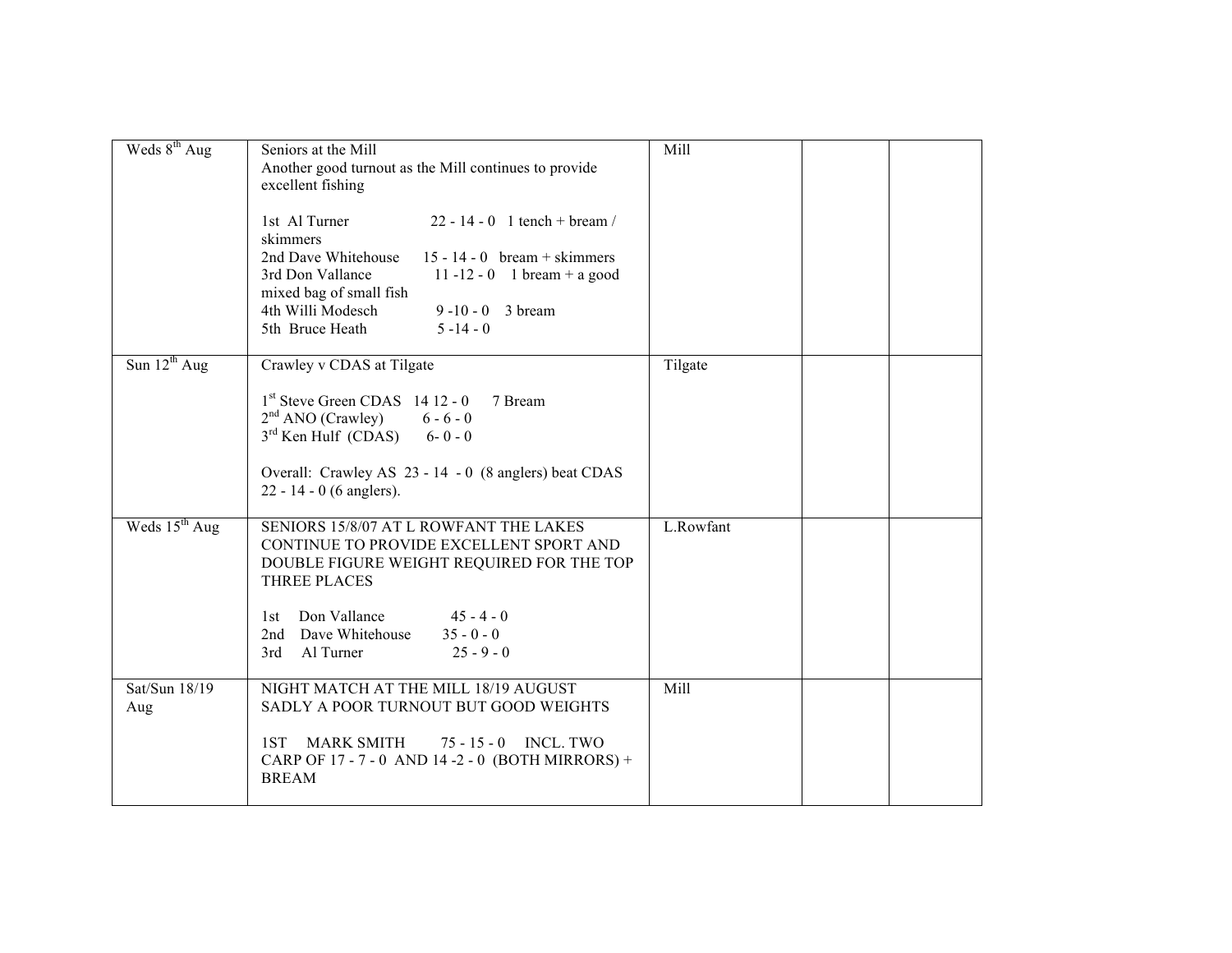|                         | <b>R THAYRE</b><br>36 - 15 - 0 TENCH AND<br>2ND<br><b>BREAM</b>                                                                                                                                                                                                                                                                |            |
|-------------------------|--------------------------------------------------------------------------------------------------------------------------------------------------------------------------------------------------------------------------------------------------------------------------------------------------------------------------------|------------|
| Weds $22nd$ Aug         | The final official match of the current series was attended<br>by a good crowd of seniors and the fishing on the<br>Wilderness was good                                                                                                                                                                                        | L.Rowfant  |
|                         | Dave Whitehouse<br>$54 - 8 - 0$<br>9 carp (best<br>1st<br>$10 lb$ + some skimmers                                                                                                                                                                                                                                              |            |
|                         | Don Vallance<br>2nd<br>$29 - 10 - 0$<br>$4 \text{ carp} +$<br>skimmers                                                                                                                                                                                                                                                         |            |
|                         | Al Turner<br>3rd<br>$21 - 14 - 0$<br>3 carp                                                                                                                                                                                                                                                                                    |            |
| Sun $27th$ Aug          | CDAS Open at the Mill<br>A sudden change to the weather including northerly winds<br>put a damper on catches but nevertheless double figure<br>weight were neeed to make the frame<br>1st Keith Exall<br>$20 - 3 - 0$<br>5 bream + 1 tench +<br>bits<br>2nd Kevin MacIntyre 19 - 10 - 0<br>3rd Paul Brinkhirst<br>$13 - 8 - 0$ | Mill       |
|                         | $13 - 5 - 0$<br>4th Al Turner                                                                                                                                                                                                                                                                                                  |            |
| All nighter 1/2<br>Sept | A disappointing turnout but the venue continues to produce<br>good nets of carp<br>$67 - 9 - 0$<br>Mark Smith<br>1st<br>$56 - 1 - 0$<br>2nd<br>R Thayre                                                                                                                                                                        | L Rowfant  |
| Sun $16th$ Sept         | Horsham AS v CDAS at<br>There were just 6 anglers from each club and it was very<br>hard despite the total overall weight being more than 200<br>lbs                                                                                                                                                                           | Roost Hole |
|                         | Overall: Horsham AS 121 - 8 - 0 beat CDAS 83 - 8 -<br>$\mathbf{0}$                                                                                                                                                                                                                                                             |            |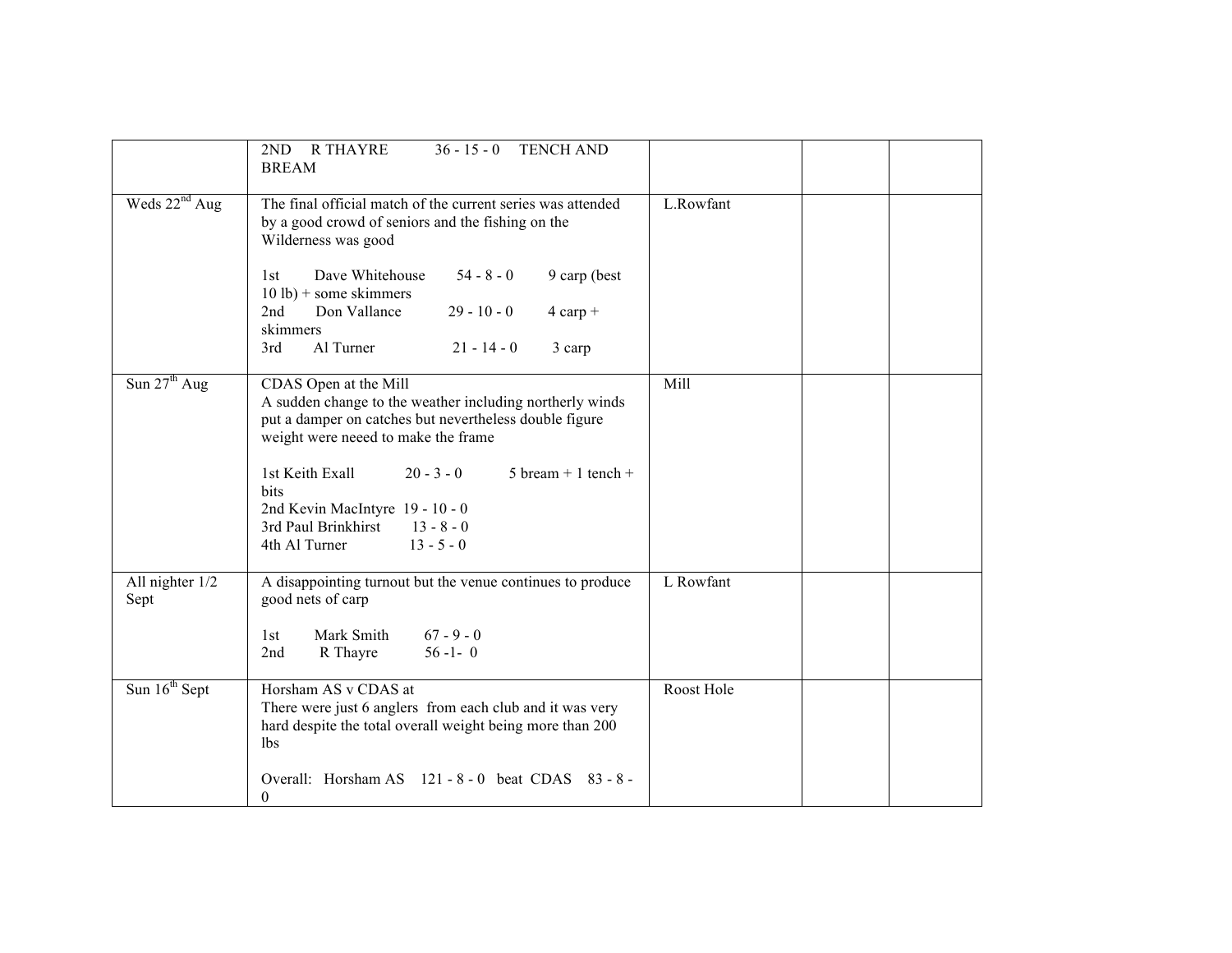|                           | Individuals:<br>Al Eggleton (has)<br>$43 - 8 - 0$<br>1st<br>2nd<br>Adrian Westgate (cdas)<br>$43 - 5 - 0$<br>3rd<br>Richard Eggleton (has)<br>$38 - 5 - 0$<br>4th<br>$30 - 14 - 0$<br>Del Walker (cdas)                                                                                                                                                                                                                                                                                                                                                                              |              |
|---------------------------|--------------------------------------------------------------------------------------------------------------------------------------------------------------------------------------------------------------------------------------------------------------------------------------------------------------------------------------------------------------------------------------------------------------------------------------------------------------------------------------------------------------------------------------------------------------------------------------|--------------|
|                           | 5th<br>Les Eggleton (has)<br>$23 - 15 - 0$                                                                                                                                                                                                                                                                                                                                                                                                                                                                                                                                           |              |
| Sun $23^{\text{rd}}$ Sept | Steve Vallance memorial at R.Mill - CDAS V Crawley<br><b>AS</b><br>The mill was having one of its off days but thanks to a<br>sterling performance from the individual winner and good<br>team backup CDAS regained this team memorial match<br>trophy.<br>Team result : CDAS; 83 - 13 - 0 beat CAS: 66 -1 - 0.<br>Individuals:<br>Del Walker<br>29 - 14 - 0 bream + 2 tench<br>1st<br>cdas<br>2nd<br>M. Grey<br>$16 - 14 - 0$<br>bream<br>cas<br>3rd<br>M Forrestt<br>$9 - 13 - 0$<br>cas<br>$9 - 13 - 0$<br>4th<br>Paul Capper<br>cdas<br>$9 - 4 - 0$<br>5th<br>Phil Harris<br>cas | Mill         |
| Sun $30th$ Sept           | Sundays match at L.Rowfant.                                                                                                                                                                                                                                                                                                                                                                                                                                                                                                                                                          | L.Rowfant    |
|                           | Dave Whitehouse<br>$25 - 12 - 0$<br>3 carp (best 10 -<br>1st<br>$7 - 0$ ) + some skimmers<br>$7 - 0 - 0$<br>Del walker<br>2 carp<br>2nd<br>$6 - 1 - 0$<br>al turner<br>1 carp + bits<br>3rd                                                                                                                                                                                                                                                                                                                                                                                          |              |
| Sun $14th$ Oct            | The Mill was at its autumnal best for Sundays match and<br>despite problems with the leaves weights were excellent<br>1st Kevin McIntyre<br>$45 - 0 - 0$<br>an excellent bag                                                                                                                                                                                                                                                                                                                                                                                                         | Rowfant Mill |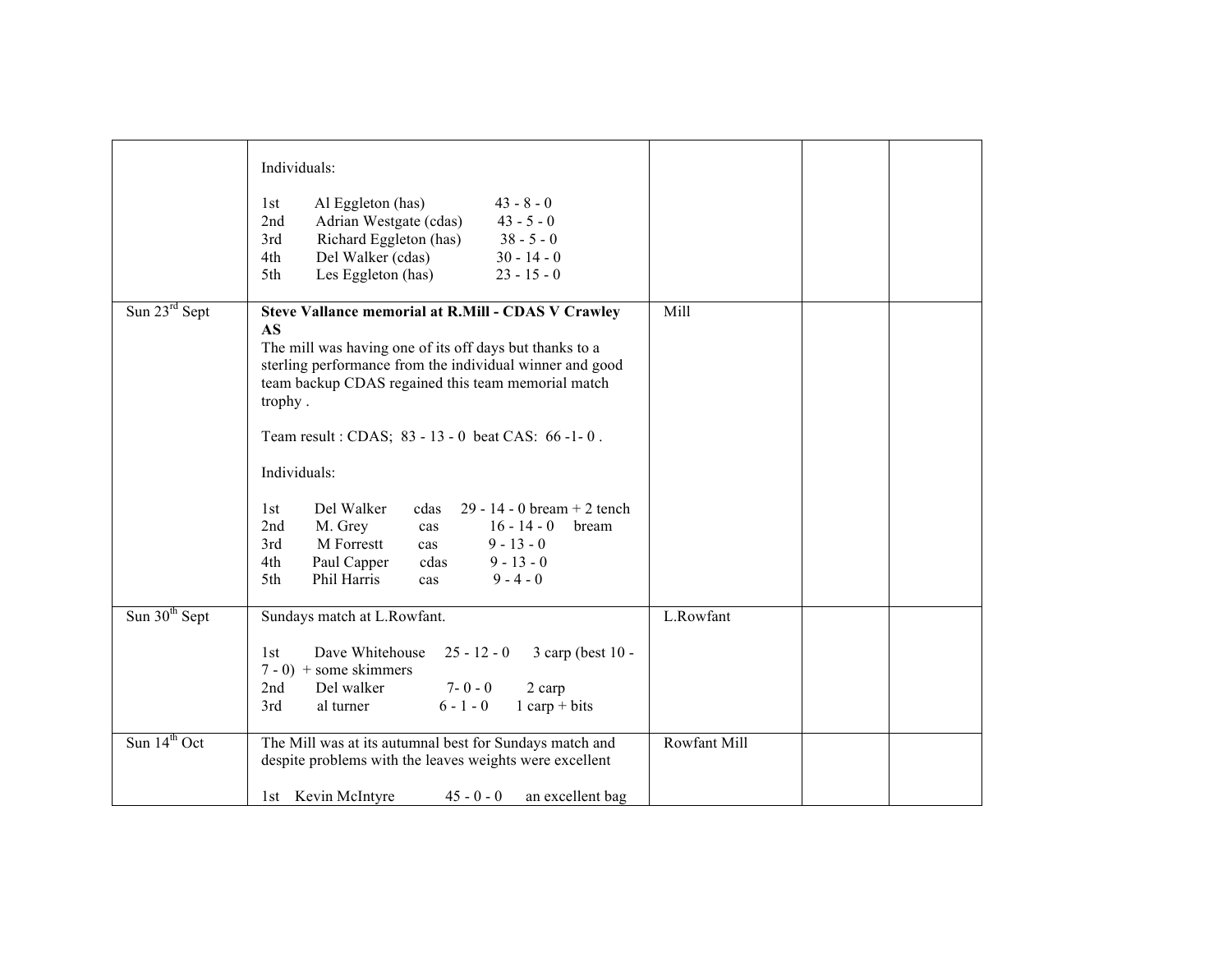| 2nd Mark Smith<br>$26 - 12 - 0$<br>$5 \text{ bream} + 1$ |                                                                                                                                                                                                                                                                                                                                                                                                                                                                                                                                                                                                                                                                                                            |
|----------------------------------------------------------|------------------------------------------------------------------------------------------------------------------------------------------------------------------------------------------------------------------------------------------------------------------------------------------------------------------------------------------------------------------------------------------------------------------------------------------------------------------------------------------------------------------------------------------------------------------------------------------------------------------------------------------------------------------------------------------------------------|
| $tench + bits$                                           |                                                                                                                                                                                                                                                                                                                                                                                                                                                                                                                                                                                                                                                                                                            |
|                                                          |                                                                                                                                                                                                                                                                                                                                                                                                                                                                                                                                                                                                                                                                                                            |
| The very windy conditions stripped the trees of most of  | Rowfant Mill                                                                                                                                                                                                                                                                                                                                                                                                                                                                                                                                                                                                                                                                                               |
|                                                          |                                                                                                                                                                                                                                                                                                                                                                                                                                                                                                                                                                                                                                                                                                            |
| Ken Hulf<br>$15 - 12 - 0$<br>5 bream<br>1st              |                                                                                                                                                                                                                                                                                                                                                                                                                                                                                                                                                                                                                                                                                                            |
|                                                          |                                                                                                                                                                                                                                                                                                                                                                                                                                                                                                                                                                                                                                                                                                            |
| $9 - 4 - 0$<br>$3$ BREAM +<br>3rd<br>Kevin McIntyre      |                                                                                                                                                                                                                                                                                                                                                                                                                                                                                                                                                                                                                                                                                                            |
|                                                          |                                                                                                                                                                                                                                                                                                                                                                                                                                                                                                                                                                                                                                                                                                            |
|                                                          |                                                                                                                                                                                                                                                                                                                                                                                                                                                                                                                                                                                                                                                                                                            |
|                                                          |                                                                                                                                                                                                                                                                                                                                                                                                                                                                                                                                                                                                                                                                                                            |
| $7\phantom{.0}$<br>Del Walker<br>$1 - 0 - 0$             |                                                                                                                                                                                                                                                                                                                                                                                                                                                                                                                                                                                                                                                                                                            |
| CDAS v Carshalton lots of leaves to contend with         | L.Rowfant                                                                                                                                                                                                                                                                                                                                                                                                                                                                                                                                                                                                                                                                                                  |
| Carshalton [C] 109 - 13 - 0 beat CDAS 81 - 1 - 0         |                                                                                                                                                                                                                                                                                                                                                                                                                                                                                                                                                                                                                                                                                                            |
| Steve Green (CDAS)<br>$50 - 14 - 0$<br>8 carp -<br>1st   |                                                                                                                                                                                                                                                                                                                                                                                                                                                                                                                                                                                                                                                                                                            |
| 2nd Andy Packham [C]<br>$40 - 8 - 0$<br>5 carp -         |                                                                                                                                                                                                                                                                                                                                                                                                                                                                                                                                                                                                                                                                                                            |
|                                                          |                                                                                                                                                                                                                                                                                                                                                                                                                                                                                                                                                                                                                                                                                                            |
| 4th<br>Alan Ringwood [C]<br>$15 - 13 - 0$ (nothing       |                                                                                                                                                                                                                                                                                                                                                                                                                                                                                                                                                                                                                                                                                                            |
| over 8oz)                                                |                                                                                                                                                                                                                                                                                                                                                                                                                                                                                                                                                                                                                                                                                                            |
| R.Mill Sunday 18 Nov matches                             | Rowfant Mill                                                                                                                                                                                                                                                                                                                                                                                                                                                                                                                                                                                                                                                                                               |
|                                                          |                                                                                                                                                                                                                                                                                                                                                                                                                                                                                                                                                                                                                                                                                                            |
|                                                          |                                                                                                                                                                                                                                                                                                                                                                                                                                                                                                                                                                                                                                                                                                            |
|                                                          |                                                                                                                                                                                                                                                                                                                                                                                                                                                                                                                                                                                                                                                                                                            |
|                                                          |                                                                                                                                                                                                                                                                                                                                                                                                                                                                                                                                                                                                                                                                                                            |
|                                                          |                                                                                                                                                                                                                                                                                                                                                                                                                                                                                                                                                                                                                                                                                                            |
|                                                          | of bream / skimmers / 1 tench and lots of bits<br>3rd Dave Whitehouse<br>$21 - 8 - 0$<br>$6 \text{ bream} + \text{bits}$<br>their leaves and made the fishing very difficulut in places<br>Paul Capper<br>$10 - 12 - 0$<br>a really great bag<br>2nd<br>of bits (nothing over 4 oz)<br><b>BITS</b><br>Al Turner<br>4.<br>$2 - 15 - 0$<br>Dave Whitehouse<br>$1 - 10 - 0$<br>$5=$<br>$5 =$<br>Cliff Zan<br>$1 - 10 - 0$<br>best $10 - 11 - 0$<br>best 12 - 12 - 0<br>3rd Dave Cooper [C]<br>$20 - 1 - 0$<br>Club match (MGS)<br>1st<br>Dave Whitehouse $6 - 13 - 0$ 1bream+skimmers &<br>bits<br>Al Turner<br>$2 - 12 - 0$<br>2nd<br>$2 - 11 - 0$<br>3rd<br>Keith Exall<br>4th<br>Del Walker<br>$2 - 2 - 0$ |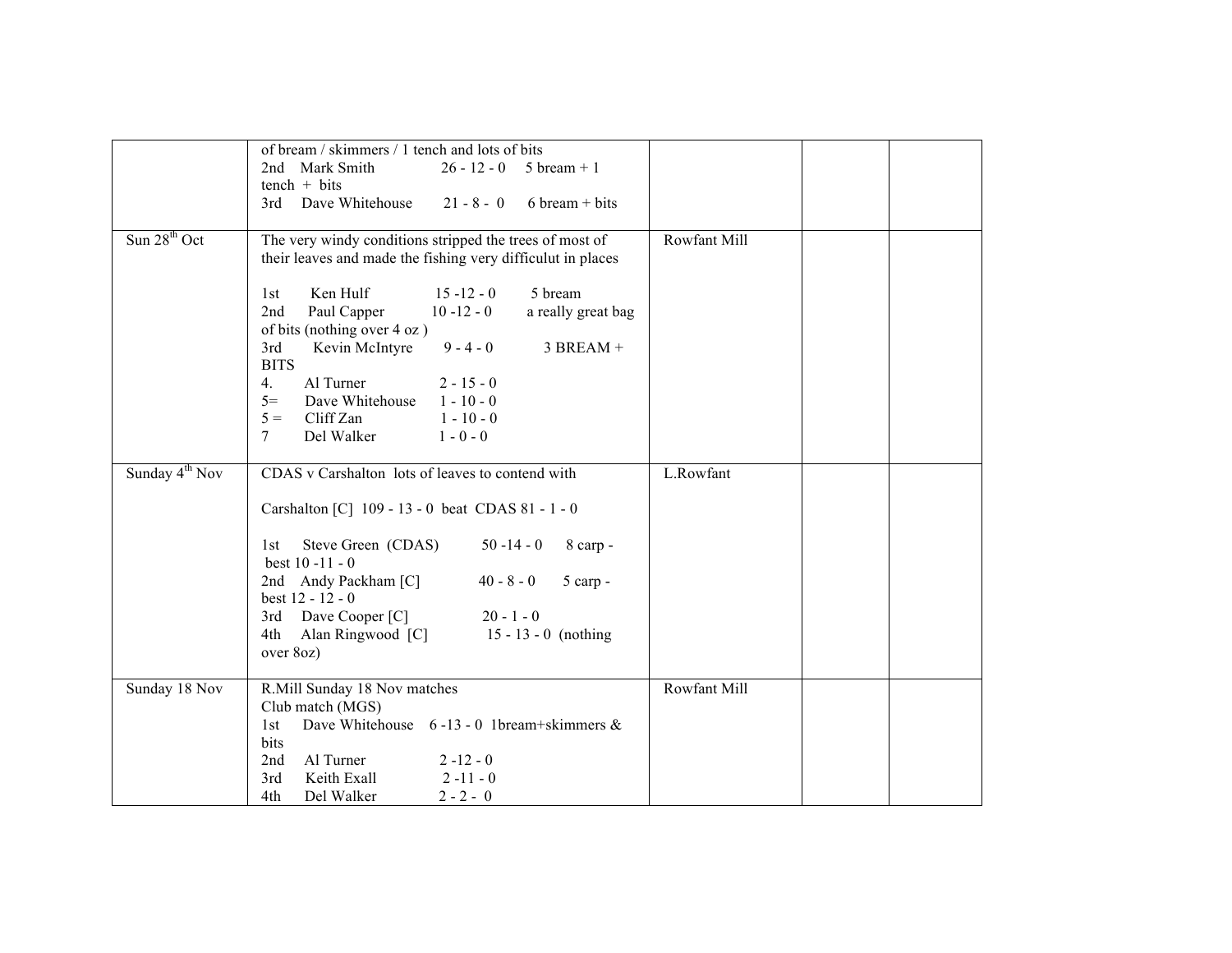|                            | Ken Hulf<br>$0 - 4 - 0$<br>5th                                        |                |
|----------------------------|-----------------------------------------------------------------------|----------------|
|                            | Cliff Zan<br>6th<br>$0 - 2 - 8$                                       |                |
|                            |                                                                       |                |
|                            | Pike match $-3$ entries on a cold day                                 |                |
|                            | 1 <sup>st</sup> Jack Smith<br>$9$ lb<br>1pike                         |                |
|                            |                                                                       |                |
|                            | $2nd$ Richard Gear<br>8lb<br>1pike                                    |                |
|                            |                                                                       |                |
| Sunday $2nd$ Dec           | Xmas match                                                            | Rowfant Mill   |
|                            | It blew, it rained then it rained and blew                            |                |
|                            |                                                                       |                |
|                            | 1st Steve Green $12 - 0 - 0$<br>$1 \text{ bream} + 1 \text{ tench} +$ |                |
|                            | skimmer                                                               |                |
|                            |                                                                       |                |
|                            | 2nd Al Turner<br>$8 - 7 - 0$<br>$1$ bream + skimmers                  |                |
|                            | 3rd Dave Whitehouse 4 - 6 - 0<br>$skimmers + bits$                    |                |
|                            |                                                                       |                |
| Sunday 9 <sup>th</sup> Dec | Xmas match                                                            | Little Rowfant |
|                            | Another wet and windy weekend                                         |                |
|                            |                                                                       |                |
|                            | Dave Whitehouse<br>$16 - 14 - 0$<br>$2$ carp +<br>1st                 |                |
|                            | skimmers & roach                                                      |                |
|                            |                                                                       |                |
|                            | $5 - 10 - 0$<br>2nd<br>Keith Exall<br>$1$ carp +                      |                |
|                            | bits                                                                  |                |
|                            | Kevin Mcintyre<br>$1 - 6 - 0$<br>3rd                                  |                |
|                            | $1 - 4 - 0$<br>4th<br>Al Turner                                       |                |
|                            |                                                                       |                |
| Sunday Dec 30th            | MGS and NATWEST                                                       | Mill MGS       |
|                            | A good turnout for this one                                           |                |
|                            |                                                                       |                |
|                            | Paul Whitfield<br>$10 - 15 - 0$<br>1st                                |                |
|                            | a good bag of all bits                                                |                |
|                            | $8 - 1 - 0$<br>1 bream - skimmers +<br>Al Turner<br>2nd               |                |
|                            | bits                                                                  |                |
|                            | <b>Steve Green</b><br>3rd<br>$7 - 2 - 0$<br>2 nice perch (approx.     |                |
|                            | $11b$ each) + bits                                                    |                |
|                            | Keith Exall<br>$5 - 13 - 0$<br>$Bream + bits$<br>4th                  |                |
|                            | Dave Whitehouse 5-12-0<br>all bits<br>5th                             |                |
|                            | $5 - 4 - 0$<br>Don Vallance<br>6th                                    |                |
|                            | 7th<br>Paul Capper<br>$5 - 1 - 0$                                     |                |
|                            |                                                                       |                |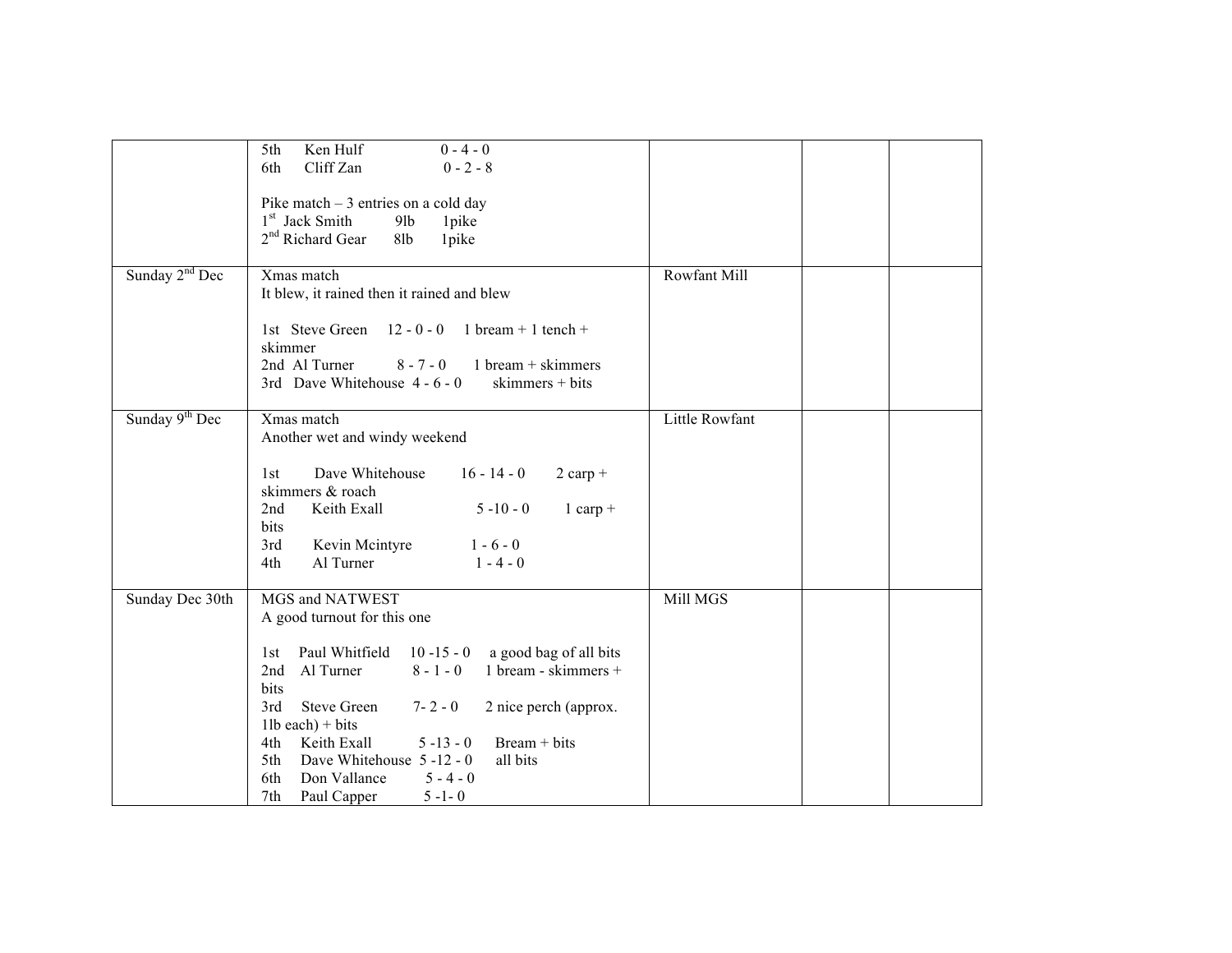|                             | Kevin McIntyre<br>$4 - 13 - 0$<br>8th                                              |                |
|-----------------------------|------------------------------------------------------------------------------------|----------------|
|                             | Ken Hulf<br>$2 - 11 - 0$<br>9th                                                    |                |
|                             | 10th Del Walker<br>$0 - 13 - 0$                                                    |                |
|                             |                                                                                    |                |
| Sunday 6 <sup>th</sup> Jan  | Sudden overnight frost knocked the fishing on the head                             | Little Rowfant |
|                             |                                                                                    |                |
|                             | Mark Smith<br>$15 - 8 - 0$<br>1st<br>3 carp                                        |                |
|                             | $5 - 10 - 0$<br>2nd<br>Al Turner<br>skimmeers                                      |                |
|                             | Keith Exall<br>$2 - 2 - 0$<br>skimmers<br>3rd                                      |                |
| Sunday 13 <sup>th</sup> Jan | $13 - 13 - 0$<br>Kevin McIntyre<br>4 bream<br>1st                                  | Mill           |
|                             | $1$ bream +<br>2nd<br>Dave Whitehouse<br>$10 - 8 - 0$                              |                |
|                             | bits                                                                               |                |
|                             | Al Turner<br>3rd<br>$8 - 2 - 0$<br>$1$ tench +                                     |                |
|                             | bits                                                                               |                |
|                             |                                                                                    |                |
| Sunday 20 <sup>th</sup> Jan | This weekends match                                                                | L.Rowfant      |
|                             | Al Turner<br>$34 - 9 - 0$<br>9 carp<br>1st                                         |                |
|                             | $27 - 2 - 0$<br>2nd<br>Del Walker<br>7 carp                                        |                |
|                             | 3rd<br>Roy Hurley<br>$14 - 7 - 0$                                                  |                |
|                             | 4th<br><b>Steve Green</b><br>$8 - 12 - 0$<br>Dave Whitehouse<br>$6 - 9 - 0$<br>5th |                |
|                             |                                                                                    |                |
| Sunday 27 <sup>th</sup> Jan | Still very coloured and cold water                                                 | Mill           |
|                             |                                                                                    |                |
|                             | Dave Whitehouse<br>$10 - 3 - 0$<br>1 tench $+$<br>1st                              |                |
|                             | bits                                                                               |                |
|                             | Don Vallance<br>$8 - 5 - 0$<br>2nd                                                 |                |
|                             | $2 - 1 - 0$<br>3rd<br>Al Turner                                                    |                |
| Sunday 8 <sup>th</sup> Feb  | CDAS at Mill 10 /2/08                                                              | Mill           |
|                             | $20 - 3 - 0$<br>$7 \text{ bream} +$<br>Don Vallance<br>1st                         |                |
|                             | skimmers                                                                           |                |
|                             | 2nd Del Walker<br>$9 - 0 - 0$<br>2 bream                                           |                |
|                             | Al Turner<br>$5 - 6 - 0$<br>Skimmers<br>3rd                                        |                |
|                             | 4th<br>Mark Smith<br>$4 - 12 - 0$                                                  |                |
|                             | 5th<br>Dave Whitehosue 4 - 7 - 0                                                   |                |